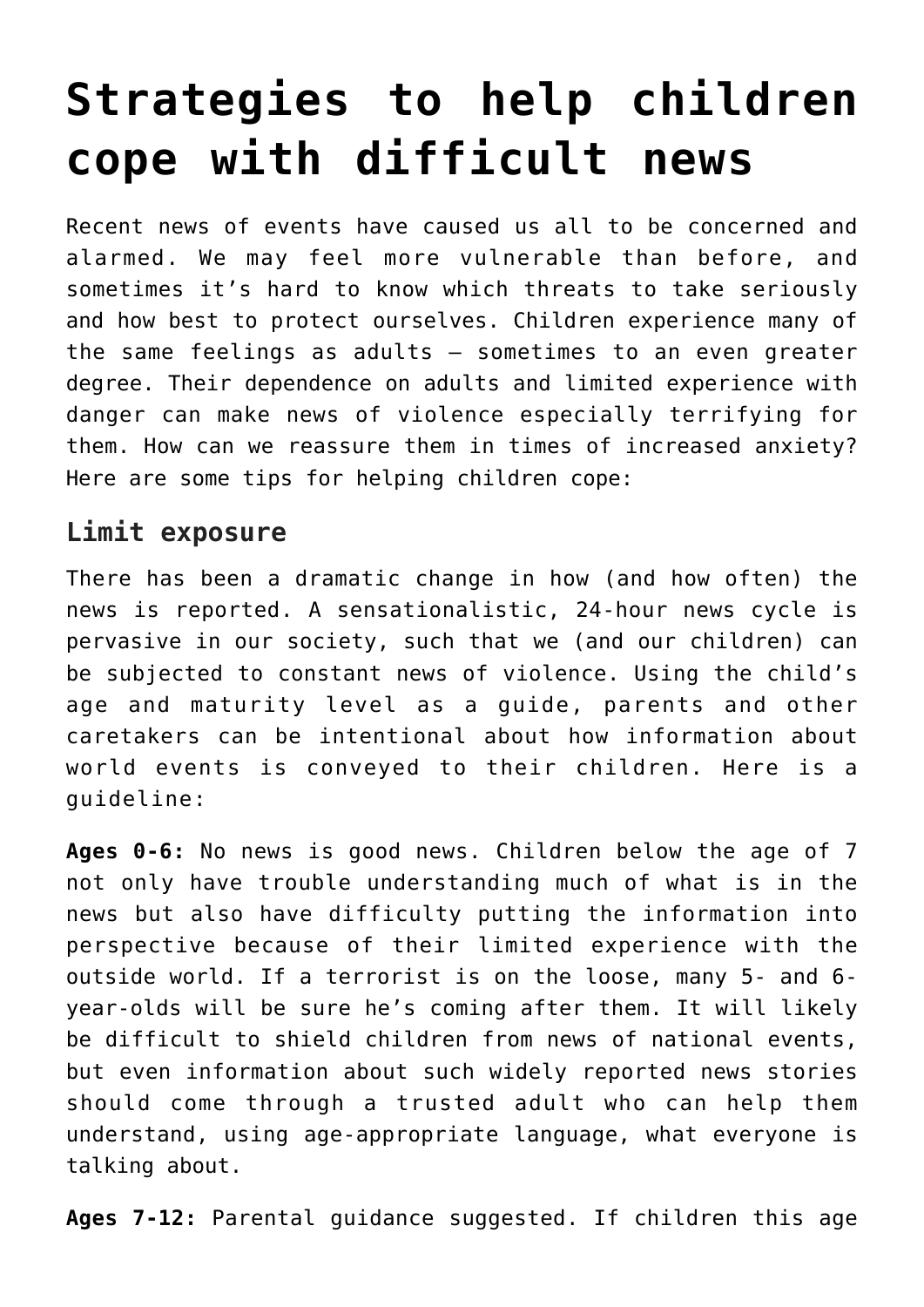are in the room (or car) when the news is on, parents should be especially vigilant for stories that are too graphic for their young ears. They might understand more than we think or interpret information erroneously. Be especially careful to shield elementary-age kids from stories of crimes against children. There's no evidence that exposure to these events via the news helps to protect them from harm, and it may make them fearful.

**Ages 13 and up:** Talk about it. While young children might think everything will happen to them, teens often have the opposite problem. Their belief in their own invincibility can sometimes be tempered by healthy exposure to news about others their age, and it's important for teens to be knowledgeable about current events at a time when you still have the opportunity to give them your take on what's going on in the world.

#### **Reassure children**

Let children know that violent events are rare, and that you are working to keep them safe. Unfortunately, we can't promise our children that upsetting events will never hit close to home, but we can reassure them that while the news might make them feel like these events happen all the time, they are actually very rare. In my own psychology practice, I often help children understand how rare these events are by asking them if anyone they know  $-$  at home, school or church  $-$  has ever been the victim of a violent event. Generally, they answer "no," to which I respond, "If it's never happened to anyone we know, it can't be that common, right?" Let children know that you are always working to keep yourself, and them, safe. Tell them you know what to watch for when you are in large gatherings and public places, and that's one reason why you want them to stay close by, where you can see them.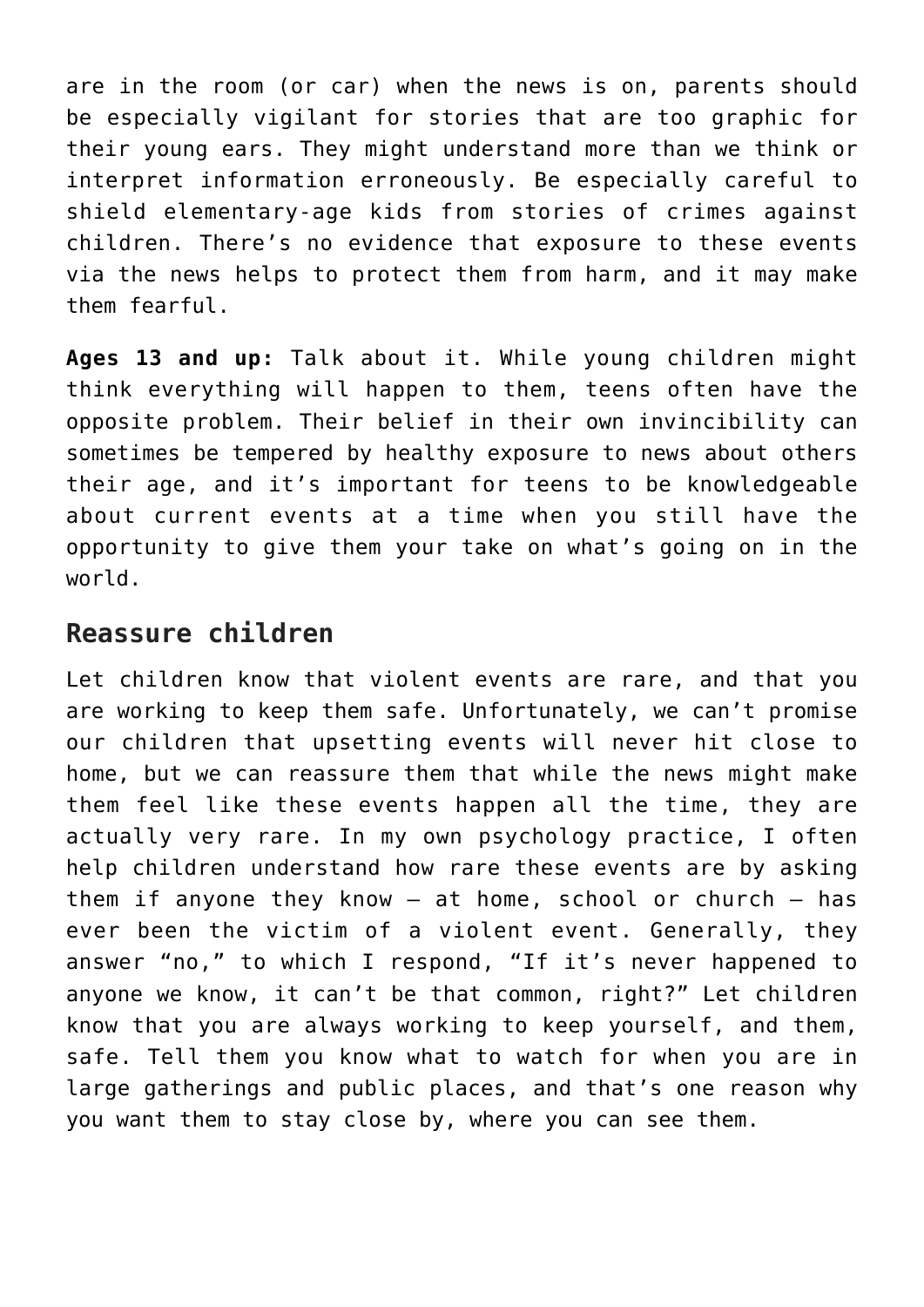## **Watch for anxiety**

There has been a dramatic rise in the diagnosis of anxiety disorders in children in recent years, and news exposure may be one of the contributing factors. If your child expresses extreme and atypical fears about separating from you, frequent nightmares or physical symptoms of stress, like headaches, stomachaches and difficulty sleeping, it may be advisable to speak with a child psychologist or counselor about working on coping skills you or the counselor could teach your child to better manage his or her anxiety. Cognitive-behavioral therapy, which involves identifying and changing habits of anxious thoughts as well as learning new behaviors for controlling anxiety, has been shown to be especially effective.

#### **Be peacemakers**

Christ calls each of us to follow his example, loving others as he has loved us. This begins in our own homes. Prompt children to look for ways they can help others at home, at school and in the community. Teach them how to be accepting of differences and find common ground. Coach them through conflicts with siblings and peers so they can learn effective ways to solve problems and get along with others.

Sometimes children (and adults) ask why God allows these events to happen. While this is difficult to understand, one thing we can know is that God is always near to people who are suffering. We believe in a God who suffers with us and helps us through even the most difficult of times. We also see his presence in all of the helpers who respond to such events. Violent events are vivid examples of the worst in humankind, but our response to them can often bring out the best in us. We must never become callous or desensitized to acts of violence in our world, but instead we should ask ourselves, "How can we help?"

Let us not let these events keep us from living our lives with